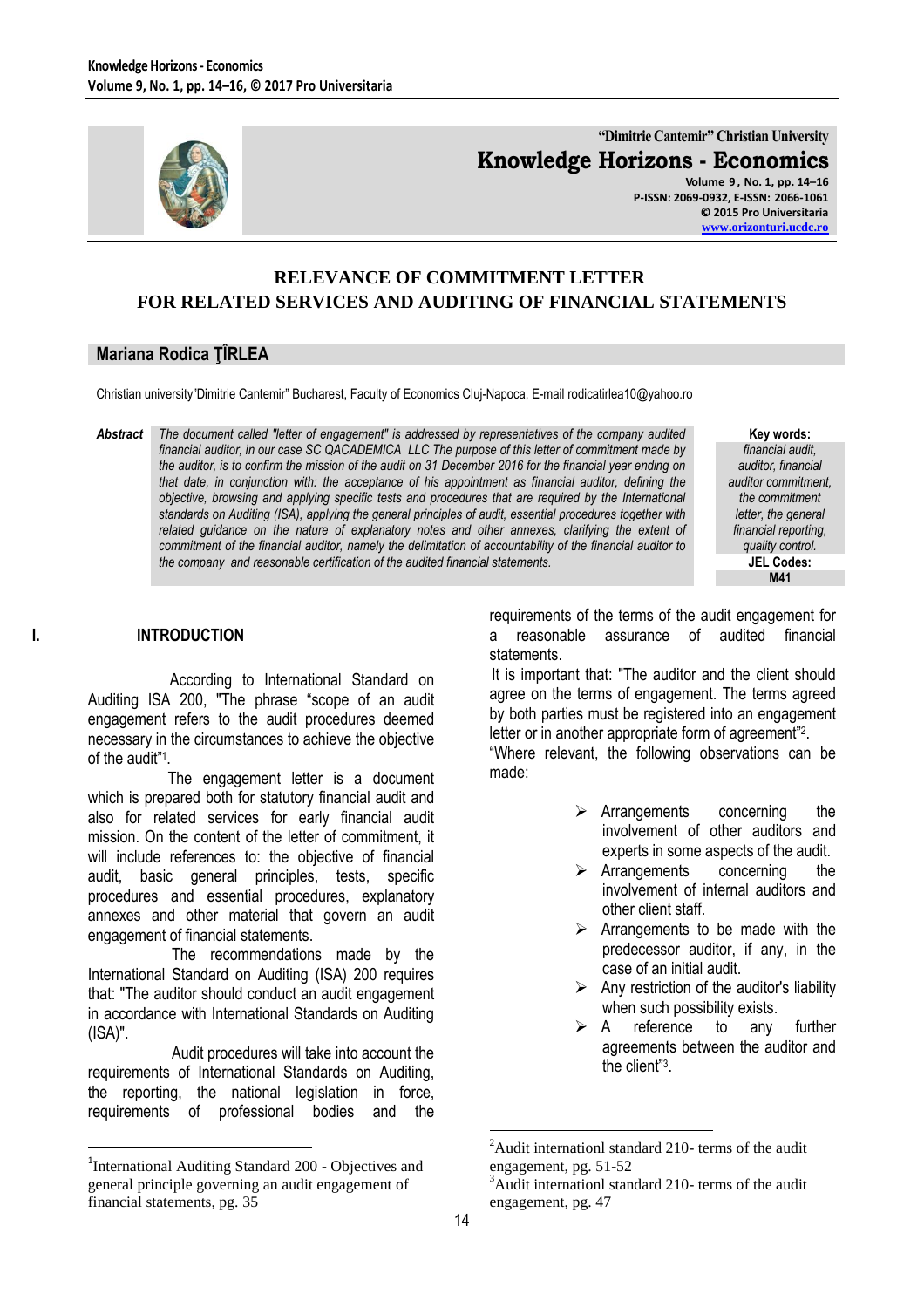### **II. FINANCIAL AUDITOR IN PRACTICE. CASE STUDY: THE ENGAGEMENT LETTER.**

 The engagement letterisaddressed to representatives of the SC QACADEMICA LLC, the attention of the personwhois a director of the company, ie the beneficiary of financial audit.

The administrator for SC QACADEMICA LLC, requested that our society auditing SC AT & TA LLC to audit the financial statements of SC QACADEMICA LLC, on 31 December 2016 for the financial year ending on that date. We confirm the acceptance of the undertaking audit financial statements of SC QACADEMICA Ltd, on 31 December 2016, by this letter of commitment, during which we inform you that the financial audit that we will perform on the financial statements of *SC QACADEMICA LLC*, on 31 December 2016 for the financial year ending on that date, aims at the expression by the auditor of a professional opinions on the financial statementson our part.

 The objective of the audit of financial statements of *SC QACADEMICA LLC*, on 31 December 2016, is to enable the financial auditor to express an opinion either qualified or unqualified audit opinion on the financial statements based on the applicable financial reporting framework, and conditioned by the fact that they are prepared, in all material respects.

 The financial audit activity that is to be conducted will be reported and be held strictly in accordance with International Standards on Auditing (ISA), under which we will proceed with planning the financial audit and we will conduct the financial audit based on records, documentation and other information at our disposal in such a manner as to obtain reasonable assuranceon the financial statements in that they do not contain material misstatements.

 Our auditmission includes examining, on a test basisthe evidence supporting the disclosures in the financial statements.

We will start evaluating the overall presentation of the financial statements in assessing the accounting principles used by the audited company and where appropriate to significant estimates made by management.

Because of the test nature and other inherent limitations of any accounting system and internal control, interpretation of laws, etc., there is an unavoidable risk that some material misstatements may remain undiscovered.

In addition to the audit report on the financial statements, we can offer a confidential letter on certain aspects that we detect.

 We will proceed with financial planning and audit mission,we will conduct an audit with an attitude of professional skepticism on the assumption that there may be situations and circumstances in which the audited financial statements to be materially misstated.

.The audit procedures required to conduct an audit in accordance with ISAs that should be determined by the auditor, taking into account the requirements of ISAs, relevant professional bodies, legislation, regulation and, where appropriate, the requirements of the terms of engagement auditing and reporting requirements"<sup>4</sup>.

 Our professional responsibilities as a financial auditor, shall be governed by the following principles:

1.Independence; 2.Integrity; 3.Objectivity; 4. Professional competence and due care; 5.Confidentiality; 6. Professional conduct; 7.Technical standards(ISA).

 With regard to financial statements, note that the responsibility for adequate disclosure in relation to the applicable financial reporting framework in place, is the responsibility of the management of the audited company. As such, it includes proper accounting records, internal control, and application of accounting policies. The sequence of stages of the audit engagement will request from management written confirmation concerning representations in relation to financial statements.

 Our fee accepted by you, will be charged and reported to contract for the provision of audit services ended with SC QACADEMICA LLC, as work progresses on the offer price accepted by you. Hourly rates were set according to the degree of responsibility, experience and skills.

 And we assure you full cooperation and transparency. We want solicitude, timeliness and availability from your representatives with whom we collaborate throughout this mission in the sense of showing us accounting records, accounts, documents and information that we need for audit.

This letter of commitment is valid for the financial year audited and is accompanied by detailed request for documents and information needed by our financial auditsociety in order to audit the financial statements on 31 December 2016 and the questionnaire inventory of Heritage Company audited *SC QACADEMICA LLC* at the end of the year 2016.

 This letter of commitment is made in two copies, one copy for the company audited and one for external financial auditor.

 $\overline{a}$ 

<sup>&</sup>lt;sup>4</sup>International Auditing Standard 200 - Objectives and general principle governing an audit of financial statements, pg. 35